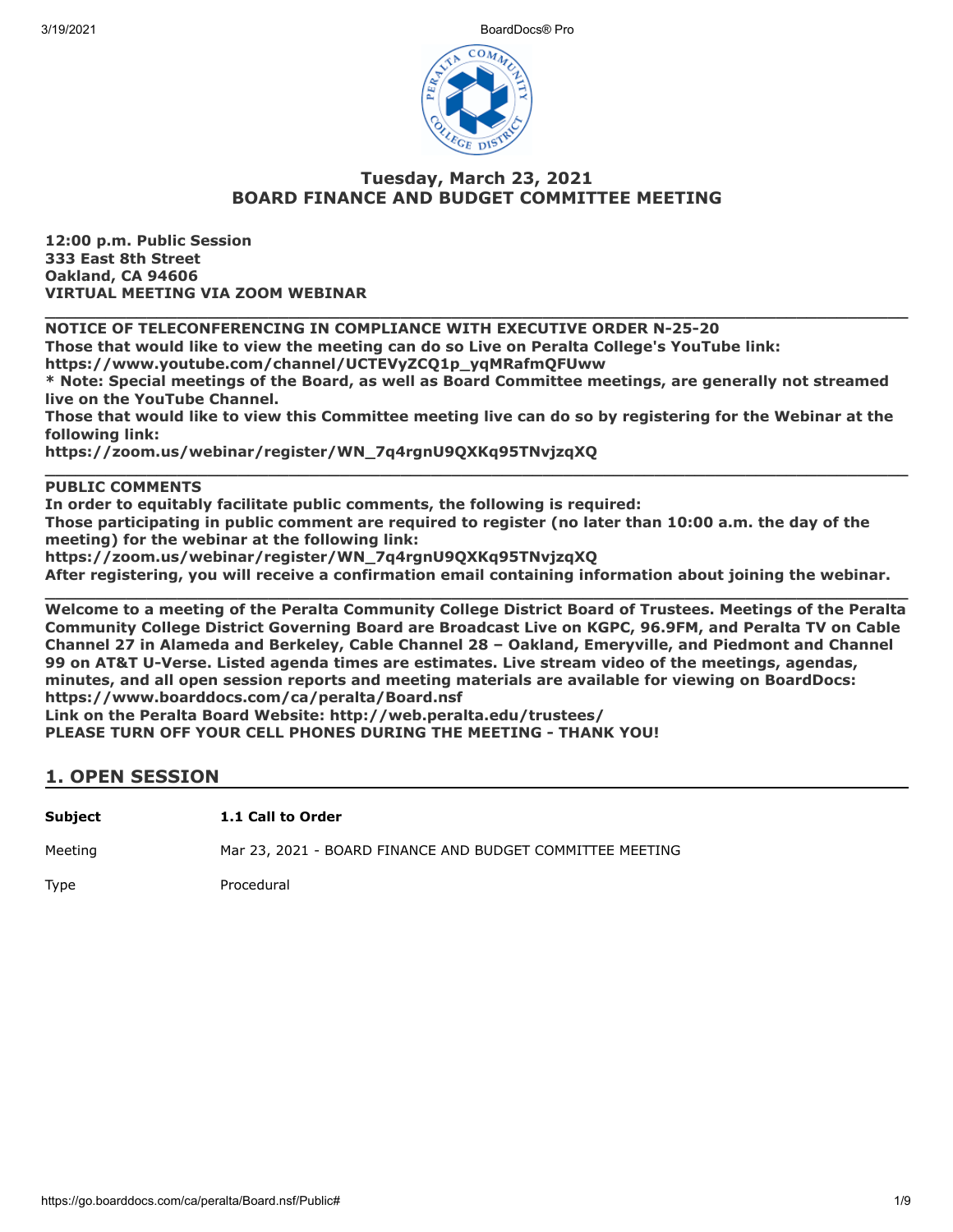| Subject     | 1.2 Roll Call                                             |
|-------------|-----------------------------------------------------------|
| Meeting     | Mar 23, 2021 - BOARD FINANCE AND BUDGET COMMITTEE MEETING |
| <b>Type</b> | Procedural                                                |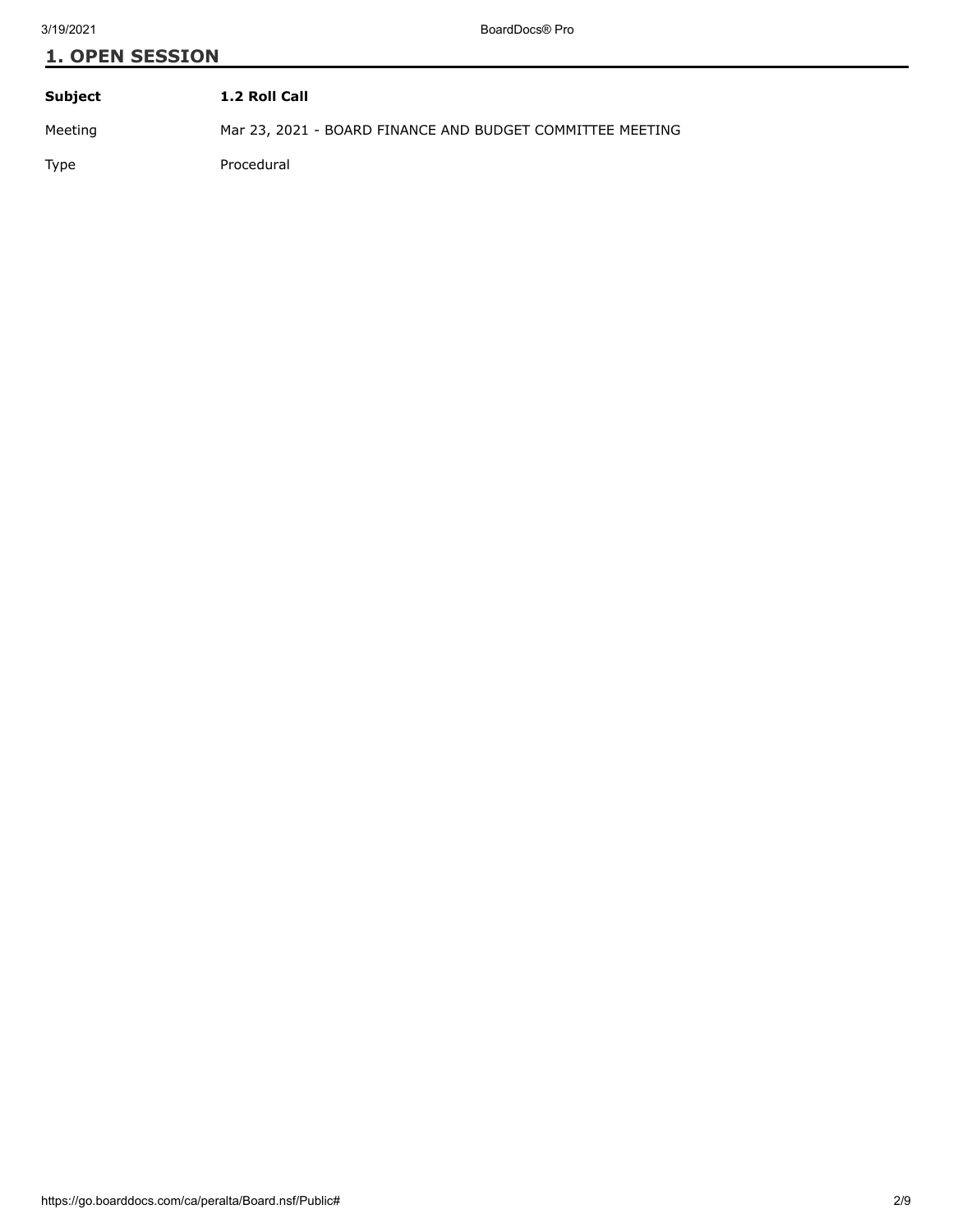| <b>Subject</b>       | 1.3 Approval of the Agenda                                |
|----------------------|-----------------------------------------------------------|
| Meeting              | Mar 23, 2021 - BOARD FINANCE AND BUDGET COMMITTEE MEETING |
| Type                 | Action                                                    |
| Preferred Date       | Mar 23, 2021                                              |
| Absolute Date        | Feb 23, 2021                                              |
| Fiscal Impact        | No                                                        |
| <b>Budgeted</b>      | No                                                        |
| <b>Budget Source</b> | N/A                                                       |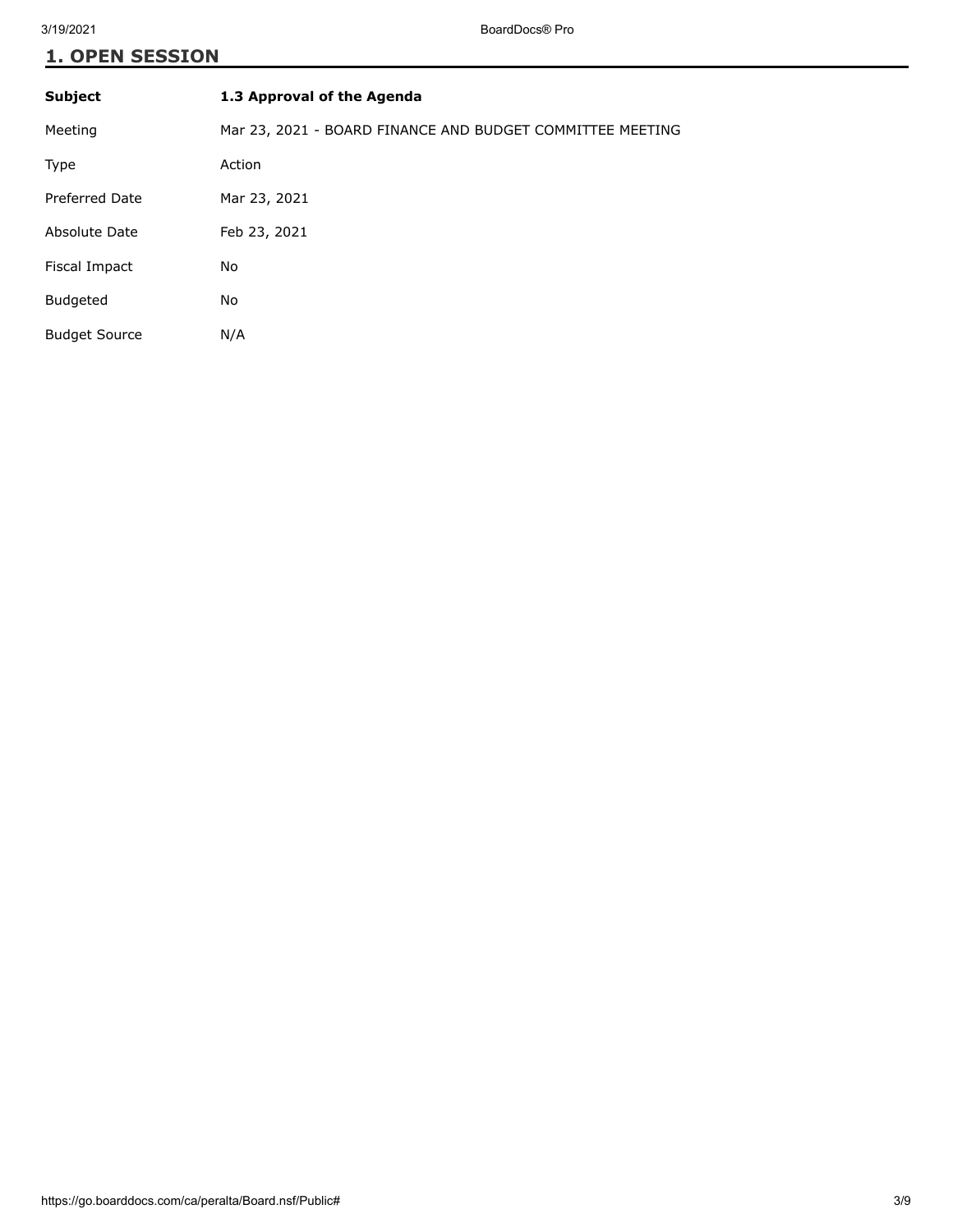| <b>Subject</b>  | 1.4 Approval of the Minutes                               |
|-----------------|-----------------------------------------------------------|
| Meeting         | Mar 23, 2021 - BOARD FINANCE AND BUDGET COMMITTEE MEETING |
| Type            | Action, Minutes                                           |
| Preferred Date  | Mar 23, 2021                                              |
| Absolute Date   | Mar 23, 2021                                              |
| Fiscal Impact   | No                                                        |
| <b>Budgeted</b> | No                                                        |

File Attachments [2-23-21-Board-Finance & Budget Committee Meeting-Minutes- FINAL.pdf \(504 KB\)](https://go.boarddocs.com/ca/peralta/Board.nsf/files/BZA2UQ03E817/$file/2-23-21-Board-Finance%20%26%20Budget%20Committee%20Meeting-Minutes-%20FINAL.pdf) [SCFF 2021-22 update.pdf \(579 KB\)](https://go.boarddocs.com/ca/peralta/Board.nsf/files/BZA2UU03ED36/$file/SCFF%202021-22%20update.pdf) [Governor's 21-22 Budget Proposal.pdf \(531 KB\)](https://go.boarddocs.com/ca/peralta/Board.nsf/files/BZA2UY03F1EA/$file/Governor)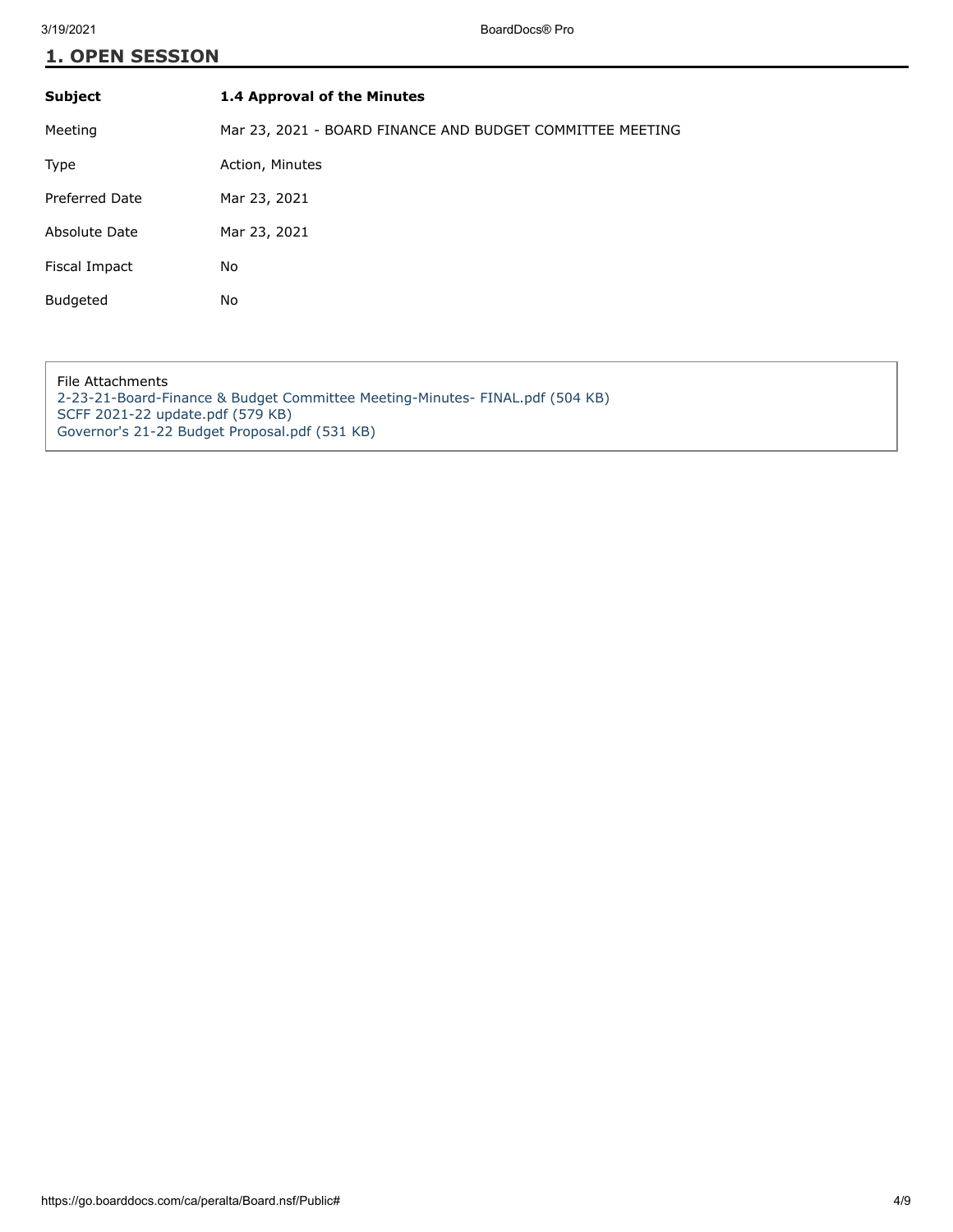#### **Subject 1.5 Public Communication**

Meeting Mar 23, 2021 - BOARD FINANCE AND BUDGET COMMITTEE MEETING

Type Information

At this time, the Board of Trustees will listen to communication from the public on matters that are not on the agenda and are within the Board's jurisdiction. Under provisions of the Brown Act, the Board and District staff are prohibited from discussing or taking action on oral requests that are not part of the agenda, but may respond briefly. A maximum of 15 minutes (up to 3 minutes per individual) will be provided for speakers under this agenda section, at the Board President's discretion. A speaker's card must be completed to request to address the Board. Requests to speak which cannot be honored within the time limit will be scheduled for subsequent meetings in the order received. Persons addressing items included on the agenda will be heard at the time the item is considered, and comments on tangential issues not directly related to the item may be ruled out of order. Cards must be received prior to the Board's consideration of the item and are honored in the order the cards are received. A speaker may yield time to another speaker up to a limit of 6 additional minutes, with no more than 5 speakers on the issue, where both have completed a speaker's card, and the yielder must identify him/herself to the Board. Speakers are asked to submit any materials to the Board Clerk and shall not approach the dais during meetings. (Please line-up when your name is called.) Further direction is provided in Board Policy and Administrative Procedure 2345 Public Participation at Board Meetings.

#### **<http://web.peralta.edu/trustees/board-policies/>**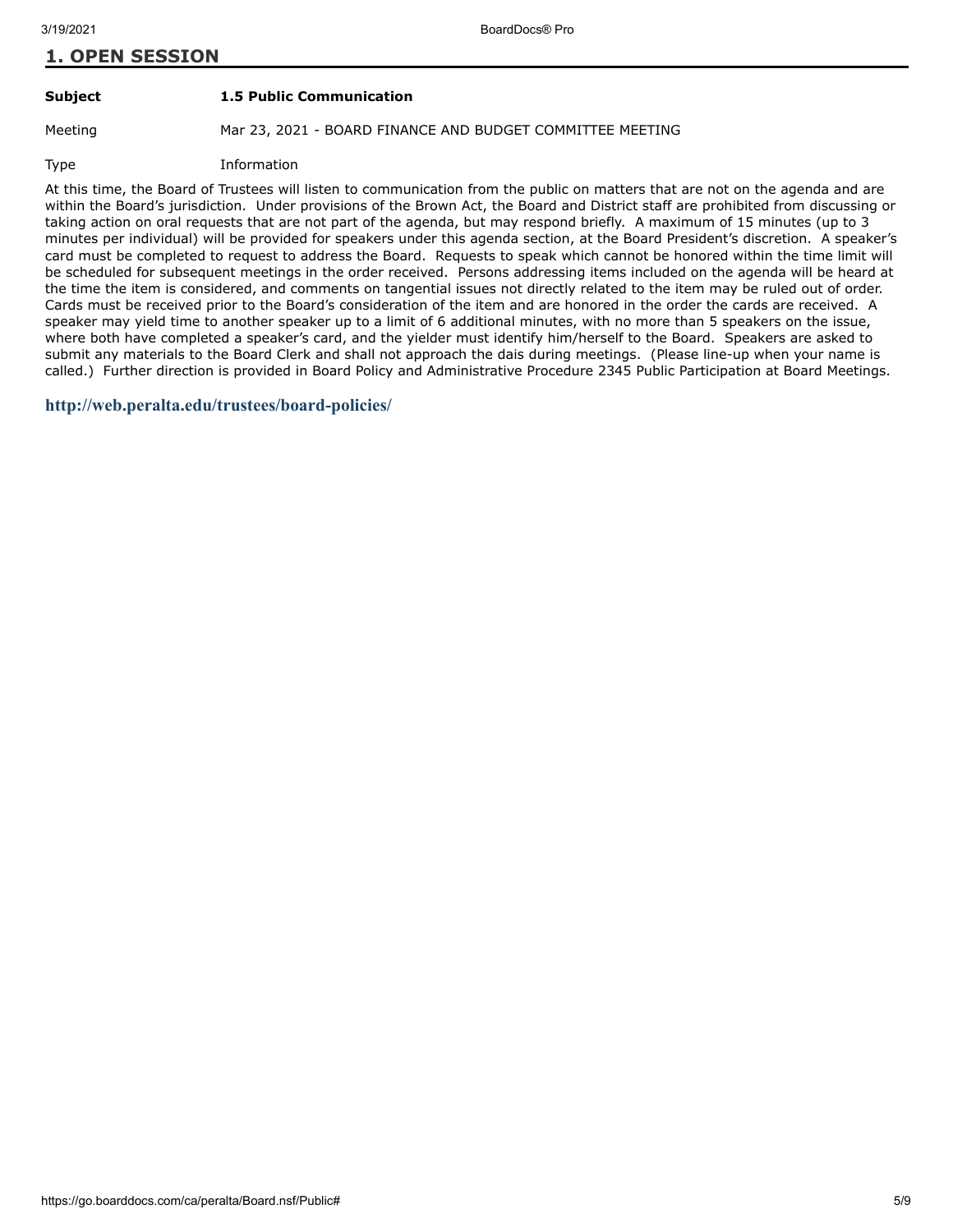# **2. INFORMATION ITEMS**

| Subject | 2.1 Agenda Items of Priority or Interest from Board Members |
|---------|-------------------------------------------------------------|
| Meeting | Mar 23, 2021 - BOARD FINANCE AND BUDGET COMMITTEE MEETING   |
| Type    | Information                                                 |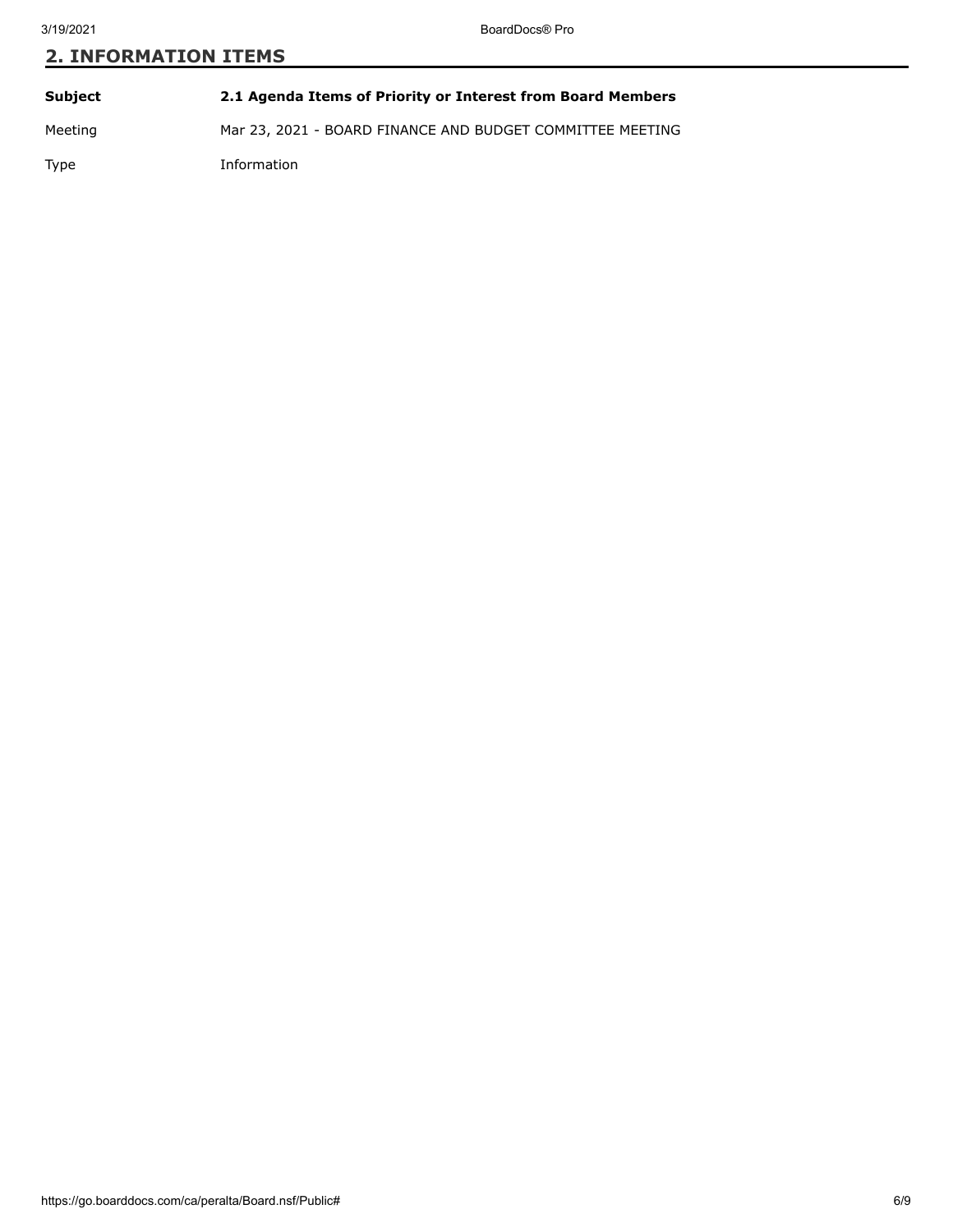# **2. INFORMATION ITEMS**

| Subject | 2.2 Audit Report Back and Discussion                      |
|---------|-----------------------------------------------------------|
| Meeting | Mar 23, 2021 - BOARD FINANCE AND BUDGET COMMITTEE MEETING |
| Type    | Information                                               |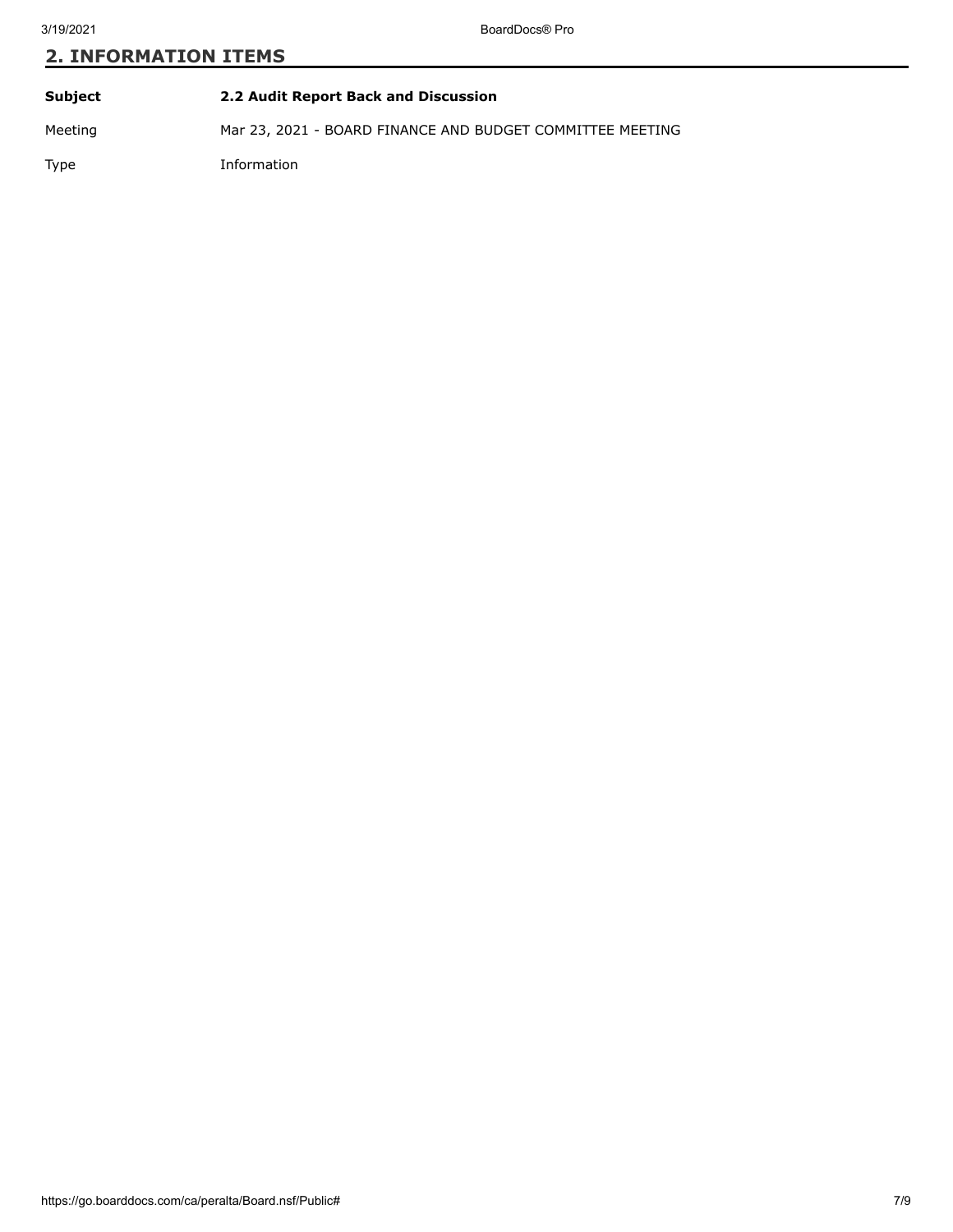# **2. INFORMATION ITEMS**

| Subject | 2.3 Update from Vice Chancellor of Finance Adil Ahmed     |
|---------|-----------------------------------------------------------|
| Meeting | Mar 23, 2021 - BOARD FINANCE AND BUDGET COMMITTEE MEETING |
| Type    | Information                                               |

https://go.boarddocs.com/ca/peralta/Board.nsf/Public# 8/9